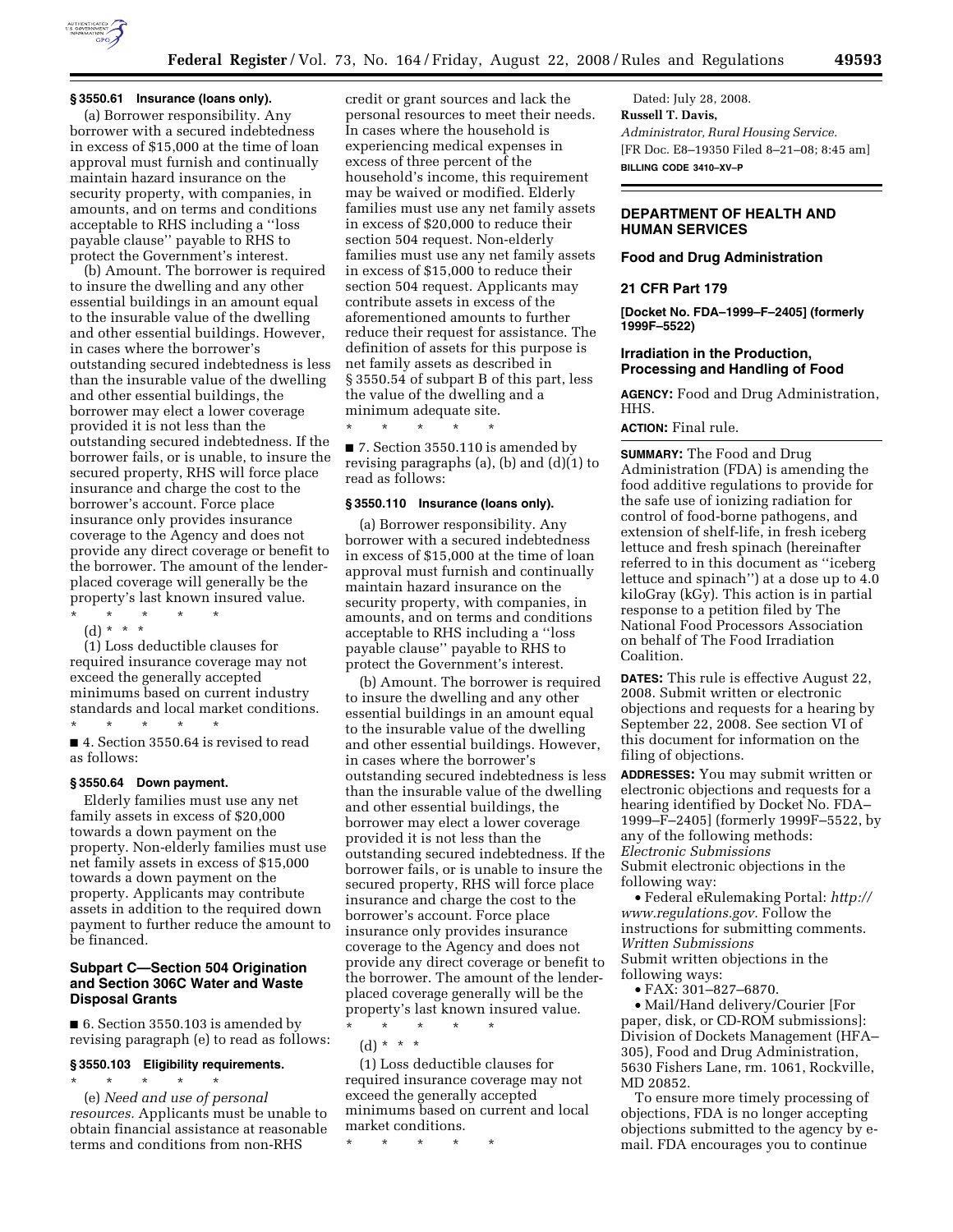to submit electronic objections by using the Federal eRulemaking Portal, as described in the *Electronic Submissions*  portion of this paragraph.

*Instructions*: All submissions received must include the agency name and docket number for this rulemaking. All objections received will be posted without change to *http:// www.regulations.gov*, including any personal information provided. For detailed instructions on submitting objections, see the ''Objections'' heading of the **SUPPLEMENTARY INFORMATION** section of this document.

*Docket*: For access to the docket to read background documents or objections received, go to *http:// www.regulations.gov* and insert the docket number(s), found in brackets in the heading of this document, into the ''Search'' box and follow the prompts and/or go to the Division of Dockets Management, 5630 Fishers Lane, rm. 1061, Rockville, MD 20852.

**FOR FURTHER INFORMATION CONTACT:** 

Lane A. Highbarger, Center for Food Safety and Applied Nutrition (HFS– 255), Food and Drug Administration, 5100 Paint Branch Pkwy., College Park, MD 20740, 301–436–1204.

#### **SUPPLEMENTARY INFORMATION:**

#### Table of Contents

- I. Background
- II. Safety Evaluation
	- A. Radiation Chemistry
	- B. Toxicological Considerations
	- C. Nutritional Considerations
	- D. Microbiological Considerations
- III. Comments
	- A. 2-Alkylcyclobutanones
	- B. List of Foods Covered by the Petition
	- C. Toxicity Data
	- D. Hardy Pathogens
- E. Effects on Organoleptic (Sensory)
- **Properties**
- IV. Conclusions V. Environmental Impact
- VI. Objections
- VII. References

#### **I. Background**

In a notice published in the **Federal Register** of January 5, 2000 (65 FR 493), and amended May 10, 2001 (66 FR 23943), FDA announced that a food additive petition (FAP 9M4697) had been filed by The National Food Processors Association on behalf of The Food Irradiation Coalition, 1350 I St. NW., suite 300, Washington, DC 20005. The petition proposed that the food additive regulations in part 179, *Irradiation in the Production, Processing, and Handling of Food* (21 CFR part 179), be amended to provide for the safe use of ionizing radiation for control of food-borne pathogens, and extension of shelf-life, in a variety of human foods up to a maximum

irradiation dosage of 4.5 kGy for nonfrozen and non-dry products, and 10.0 kGy for frozen or dry products, including: (1) Pre-processed meat and poultry; (2) both raw and pre-processed vegetables, fruits, and other agricultural products of plant origin; (3) certain multi-ingredient food products containing cooked or uncooked meat or poultry. Subsequently, in a letter dated December 4, 2007, the petitioner amended the petition to request a response to part of the original request while the remainder of the request would remain under review. Specifically, the petitioner requested a response regarding amending the food additive regulations to provide for the safe use of ionizing radiation for control of food-borne pathogens, and extension of shelf-life, in iceberg lettuce and spinach up to a maximum dose of 4.0 kGy. This final rule is a partial response to the petition and addresses only the use of ionizing radiation on iceberg lettuce and spinach. The use of ionizing radiation on the remaining foods included in the petition remains under review.

#### **II. Safety Evaluation**

Under section 201(s) of the Federal Food, Drug, and Cosmetic Act (the act)  $(21 \text{ U.S.C. } 321 \text{ s})$ , a source of radiation used to treat food is defined as a food additive. The additive is not added to food literally, but is rather a source of radiation used to process or treat food such that, analogous to other food processing technologies, its use can affect the characteristics of the food. Importantly, the statute does not prescribe the safety tests to be performed but leaves that determination to the discretion and scientific expertise of FDA. Not all food additives require the same amount or type of testing. The testing and data required to establish the safety of an additive will vary depending on the particular additive and its intended use.

In evaluating the safety of a source of radiation to treat food intended for human consumption, the agency must identify the various effects that may result from irradiating the food and assess whether any of these effects pose a public health concern. In doing so, the following three general areas need to be addressed: (1) Potential toxicity, (2) nutritional adequacy, and (3) effects on the microbiological profile of the treated food. Each of these areas is discussed in this document. Because an understanding of radiation chemistry is fundamental in addressing these three areas, key aspects of radiation chemistry relevant to the evaluation of the request that is the subject of this rulemaking are

also discussed. FDA has fully considered the data and studies submitted in the petition as well as other data and information relevant to safety.

#### *A. Radiation Chemistry*

The term ''radiation chemistry'' refers to the chemical reactions that occur as a result of the absorption of ionizing radiation. In the context of food irradiation, the reactants are the chemical constituents of the food and initial radiolysis products that may undergo further chemical reactions. The chemistry involved in the irradiation of foods has been the subject of numerous studies over the years and scientists have compiled a large body of data regarding the effects of ionizing radiation on different foods under various conditions of irradiation. The basic principles are well understood (Refs. 1 to 4) and provide the basis for extrapolation and generalization from data obtained in specific foods irradiated under specific conditions to draw conclusions regarding foods of a similar type irradiated under different, yet related, conditions. The types and amounts of products generated by radiation-induced chemical reactions (''radiolysis products'') depend on both the chemical constituents of the food and on the specific conditions of irradiation. The principles of radiation chemistry also govern the extent of change, if any, in both the nutrient levels and the microbial loads of irradiated foods.

In the next section, FDA will discuss important aspects of radiation chemistry and related topics as they apply specifically to iceberg lettuce, spinach, and foods of similar composition.

## 1. Factors Affecting the Radiation Chemistry of Foods

Apart from the chemical composition of the food itself, the specific conditions of irradiation that are most important in considering the radiation chemistry of a given food include the radiation dose, the physical state of the food (e.g., solid or frozen versus liquid or nonfrozen state, dried versus hydrated state), and the ambient atmosphere (e.g., air, reduced oxygen, and vacuum).1

The amounts of radiolysis products generated in a particular food are directly proportional to the radiation dose. Therefore, one can extrapolate from data obtained at high radiation

<sup>&</sup>lt;sup>1</sup>The temperature at which irradiation is conducted can also be a factor, with more radiationinduced changes occuring with increasing temperature. Temperature is less important, however, than the physical state of the food.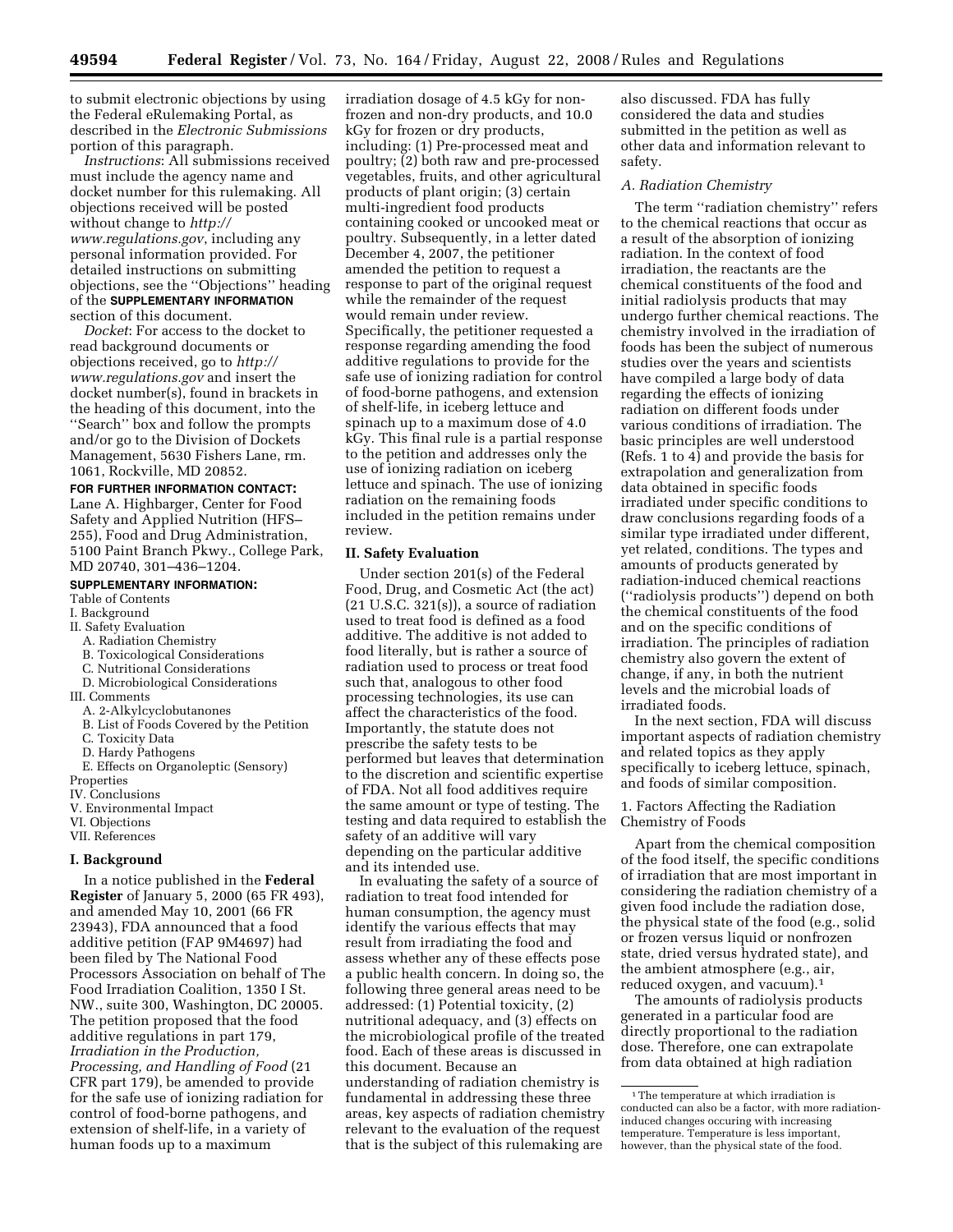doses to draw conclusions regarding the effects at lower doses.

The radiation chemistry of food is strongly influenced by the physical state of the food. If all other conditions, including dose and ambient atmosphere, are the same, the extent of chemical change that occurs in a particular food in the frozen state is less than the change that occurs in the nonfrozen state. This is because of the reduced mobility, in the frozen state, of the initial radiolysis products, which will tend to recombine rather than diffuse and react with other food components. Likewise, and for similar reasons, if all other conditions are the same, the extent of chemical change that occurs in the dehydrated state is less than the change that occurs in the fully hydrated state.

The formation of radiolysis products in a given food also is affected by the ambient atmosphere. Irradiation in an atmosphere of high oxygen content generally produces both a greater variety, and greater amounts, of radiolysis products in the food than would be produced in an atmosphere of lower oxygen content. This is because irradiation initiates certain oxidation reactions that occur with greater frequency in foods with high fat content (Refs. 1 and 5).

With few exceptions, the radiolysis products generated in a particular food are the same or very similar to the products formed in other types of food processing or under common storage conditions. These radiolysis products are also typically formed in very small amounts (Ref. 1).

Radiation-induced chemical changes, if sufficiently large, however, may cause changes in the organoleptic properties of the food. Because food processors want to avoid undesirable effects on taste, odor, color, or texture, there is an incentive to minimize the extent of these chemical changes in food. Thus, the doses used to achieve a given technical effect (e.g., inhibition of sprouting, reduction in microorganisms) must be selected carefully to both achieve the intended effect and minimize undesirable chemical changes. Typically, the dose or dose range selected will be the lowest dose practical in achieving the desired effect. Irradiation also is often conducted under reduced oxygen levels or on food held at low temperature or in the frozen state.

2. Radiation Chemistry of the Major Components of Iceberg Lettuce and Spinach

The major components of iceberg lettuce and spinach, as with most fruits and vegetables, are water (approximately 91 to 96 percent) and carbohydrate (up to approximately 4 percent), with protein also present as a minor component. The lipid content of both iceberg lettuce and spinach is quite low (less than 0.5 percent) (Ref. 6).

Because of the high water content of iceberg lettuce and spinach, their radiation chemistry is dominated by the radiation chemistry of water, in which reactive hydroxyl and hydrogen radicals are the primary radiolysis products. These radicals are most likely to recombine to form water, hydrogen gas, or hydrogen peroxide; they may, however, also react with other components of iceberg lettuce and spinach (e.g., carbohydrates). While most of the chemical effects of radiation-processing on iceberg lettuce and spinach are expected to result from the reactions induced by hydroxyl and hydrogen radicals, other food components (e.g., carbohydrates, proteins, and lipids) may also absorb radiation directly and generate small amounts of other radiolysis products.

a. *Carbohydrates*. Carbohydrates are molecules composed of sugar units, which are grouped and categorized according to their size. The simplest and smallest are the monosaccharides (simple sugars such as glucose) and disaccharides (such as sucrose). Larger complex carbohydrates (pectin, fiber, and starch) consist of chains of monosaccharide units and are referred to as polysaccharides. The main effects of ionizing radiation on carbohydrates in foods have been studied extensively and discussed at length in the scientific literature (Refs. 7 and 8), as well as in reviews by such bodies as the World Health Organization (WHO) (Ref. 9). In the presence of water, carbohydrates react primarily with the hydroxyl radicals generated by the radiolysis of water. The result is abstraction of hydrogen from the carbon-hydrogen bonds of the carbohydrate, forming water and a carbohydrate radical. Direct ionization of carbohydrates to form carbohydrate radicals also is possible, but occurs to a far lesser extent (Refs. 10, 11, and 12).

In polysaccharides, the links between constituent monosaccharide units may be broken, resulting in the shortening of polysaccharide chains. Starch may be degraded into dextrins, maltose, and glucose. Sugar acids, ketones, aldehydes, and other sugar monosaccharides may also be formed as a result of ionizing radiation. Various studies have reported that radiolysis products formed from starches of different origin are qualitatively similar. The nature and concentration of the

main radiation-induced products showed no marked differences among the various starches. In addition, 40 different products have been analyzed in irradiated starches and have been found to be produced by heat treatment or natural oxidation of starch during storage, as well as by irradiation (Refs. 8 and 10).

The overall effects of ionizing radiation on carbohydrates are basically the same as those caused by cooking and other food processing treatments (Refs. 1 and 10). Irradiation of carbohydrates at doses up to 10 kGy has minimal effect on the carbohydrate functionality and the resulting products are smaller carbohydrates or other compounds also produced from carbohydrates through oxidation and/or heat treatment. FDA concludes that no significant change in carbohydrate nutrient value or functionality is expected to occur in iceberg lettuce and spinach irradiated at doses up to 4 kGy.

b. *Proteins*. FDA has previously provided detailed discussions of the radiation chemistry of proteins in its rulemakings on the use of ionizing radiation to treat meat and molluscan shellfish (''the meat rule,'' 62 FR 64107; December 3, 1997, and ''the molluscan shellfish rule,'' 70 FR 48057; August 16, 2005, respectively). Studies conducted with high-protein foods (e.g., meat, poultry, and seafood), have established that most of the radiolysis products derived from food proteins have the same amino acid composition and are altered only in their secondary and tertiary structures (i.e., denatured). These changes are similar to those that occur as a result of heating, but in the case of irradiation, even at doses up to 50 kGy, such changes are far less pronounced and the amounts of reaction products generated are far lower (62 FR 64107; Refs. 10 and 13). FDA concludes that there will be few reaction products generated from the small amounts of protein in iceberg lettuce and spinach and that no significant change in the amino acid composition of these two foods is expected to result from irradiation at doses up to 4.0 kGy.

c. *Lipids*. FDA also has previously provided a detailed discussion of the radiation chemistry of lipids in the meat and molluscan shellfish rules. In summary, a variety of radiolysis products derived from lipids have been identified, including fatty acids, esters, aldehydes, ketones, alkanes, alkenes, and other hydrocarbons (Refs. 1 and 14). Identical or analogous compounds are also found in foods that have not been irradiated. In particular, heating food produces generally the same types of compounds, but in amounts far greater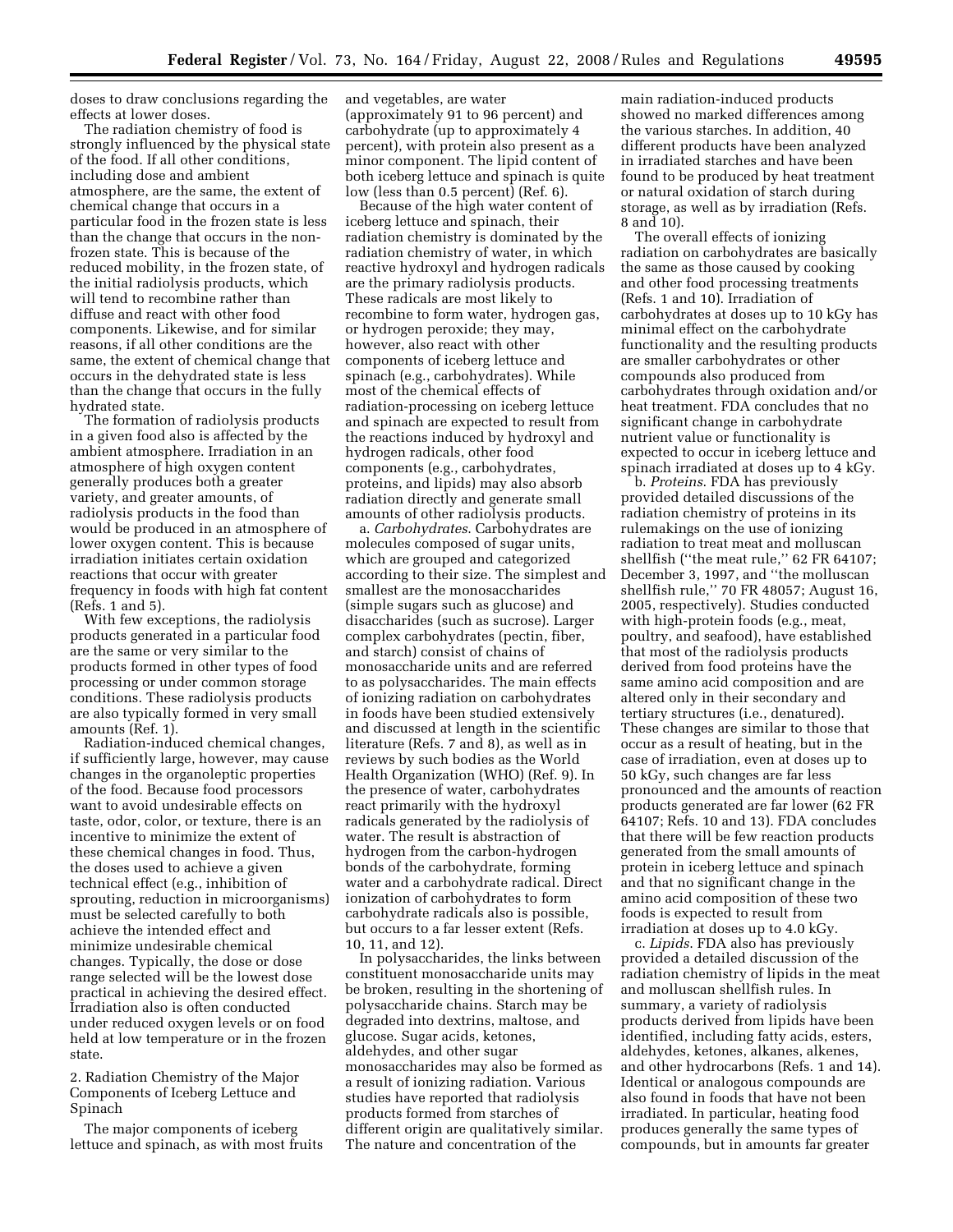than the trace amounts produced from irradiating food (Refs. 10 and 15).

There is, however, a class of radiolysis products derived from lipids, 2-alkylcyclobutanones (2–ACBs), that has been reported to form in small quantities when fats are exposed to ionizing radiation, but not when they are exposed to heat or other forms of processing. The specific 2–ACBs formed will depend on the fatty acid composition of the food. For example, 2 dodecylcyclobutanone (2–DCB) is a radiation by-product of tryiglycerides with esterified palmitic acid. Researchers have reported that 2–DCB is formed in small amounts (less than 1 microgram per gram lipid per kGy (µg/ g lipid/kGy) from irradiated chicken (Ref. 16) and in even smaller amounts from ground beef (Ref. 17). Both of these foods are of relatively high total fat and palmitic acid content.2

In the molluscan shellfish rule, the agency provided a detailed discussion of its assessment of the significance of the formation of 2–DCB to the safety evaluation of irradiated molluscan shellfish, a food which, like chicken and ground beef, contains significant amounts of triglycerides with esterified palmitic acid. In that assessment, FDA considered all of the available data and information, including the results of genotoxicity studies and previously reviewed studies in which animals were fed diets containing irradiated meat, poultry, and fish. All of these foods contain appreciable amounts of lipids that contain triglycerides with palmitic acid. While 2–DCB and other alkylcyclobutanones would be expected to be present in these irradiated foods, FDA found no evidence of toxicity attributable to their consumption.

As noted previously in this document, iceberg lettuce and spinach contain little fat (less than 0.5 percent); neither food contains appreciable amounts of palmitic acid.3 Because of the low lipid content and the very low palmitic acid content of iceberg lettuce and spinach, FDA concludes that formation of alkylcyclobutanones generally, and 2– DCB specifically, from irradiation of these foods would be in amounts much smaller than those formed from irradiation of foods of higher fat content

and would not pose a toxicological concern.

Overall, FDA concludes that no significant differences are expected to occur between the kinds and amounts of lipids and lipid byproducts in nonirradiated iceberg lettuce and spinach compared to iceberg lettuce and spinach irradiated at doses of 4.0 kGy.

## 3. Consideration of Furan as a Radiolysis Product

During the course of reviewing the chemical effects of irradiation as part of the evaluation of this and other petitions, FDA became aware of a report that suggested irradiating apple juice may produce furan (Ref. 18). Because furan has been shown to cause tumors in laboratory animals, FDA initiated research on whether the report was accurate and whether furan was a common radiolysis product in food. The petitioner also conducted testing and the United States Department of Agriculture (USDA) initiated additional research. FDA has confirmed that certain foods form furan in low quantities when irradiated. Studies conducted by FDA scientists and other researchers show that some foods form furan when heated and still other foods form furan during storage at refrigeration temperatures (Refs. 19 and 20). Testing of irradiated lettuce and spinach show that if furan is formed when these foods are irradiated, it is formed at levels that are below the limit of detection in the tests, or below the background levels of natural furan formation during storage (Refs. 19, 21, and 22). Therefore, FDA concludes that the consumption of irradiated iceberg lettuce and spinach will not increase the amount of furan in the diet.

#### *B. Toxicological Considerations*

The available information from the results of chemical reactions described in section II.A of this document suggests that there is no reason to suspect a toxicological hazard due to consumption of an irradiated food. While chemical analyses have not identified the presence of radiolysis products in amounts that would raise a toxicological concern, the agency notes that the large body of data from studies where irradiated foods were fed to laboratory animals provides an independent way to assess toxicological safety. These studies include those relied on by the agency in previous evaluations of the safety of irradiated foods (see 70 FR 48057, 65 FR 45280, 62 FR 64107, 55 FR 18538, and 51 FR 13376) and additional data and information in FDA files or other published reports regarding studies in

which animals were fed a wide variety of foods irradiated at different doses.

The agency's analysis incorporates the principles that toxicological data collected from studies on a given food may be applied to the toxicological evaluation of foods of similar generic class and that data from foods irradiated at high doses can be applied to the toxicological evaluation of foods of similar generic class receiving lower doses (62 FR 64107; Ref. 10). The agency's analysis also draws upon the integrated toxicological database derived from the extensive body of work reviewed by the agency (Ref. 23) and by the WHO<sup>4</sup> in previous evaluations of the safety of irradiated foods. Thus, the agency has re-examined the available data from toxicological studies that are particularly relevant to the safety of irradiated iceberg lettuce and spinach, specifically fruits and vegetables which, as a group, are relatively carbohydraterich foods of high water content. The agency's analysis also takes into account the known effects of other conditions of irradiation to compare the results of different studies.

FDA has evaluated a large number of studies in which various irradiated fruits or vegetables,<sup>5</sup> alone or in combination with other irradiated foods, were fed to animals (Refs. 25 and 26). These studies were conducted in a variety of animal species, with foods irradiated at doses ranging from 0.15 to 50 kGy. In the vast majority of these studies, no adverse effects were reported. Three studies reported observations that merit further discussion. FDA has concluded that the effects reported in these three studies were either not attributable to

5The irradiated fruits and vegetables in these studies included: Peaches, strawberries, bananas, cherries, prunes, potatoes, carrots, onions, black beans, corn, green beans, and cabbage.

<sup>2</sup>Beef is generally composed of approximately 15 to 25 percent fat, depending on the cut. Chicken, depending on the cut and whether skin is included, is approximately 5 to 19 percent fat. The palmitic acid content of the fat in beef and chicken is in the range of 22 to 25 percent (Ref. 6)

<sup>3</sup> Iceberg lettuce contains approximately 0.016 percent palmitic acid, and spinach contains approximately 0.046 percent palmitic acid (Ref.6)

<sup>4</sup> During the early 1980s, a joint Food and Agriculture Organization/International Atomic Energy Agency, World Health Organization (FAO/ IAEA/WHO) Expert Committee evaluated the toxicological and microbiological safety and nutritional adequacy of irradiated foods. The Expert Committee concluded that irradiation of any food commodity at an average dose of up to 10 kGy presents no toxicological hazard (Ref. 24). In the 1990s, at the request of one of its member states, WHO conducted a new review and analysis of the safety data on irradiated food. This more recent WHO review included all the studies in FDA's files that the agency considered as reasonably complete, as well as those studies that appeared to be acceptable but had deficiencies interfering with the interpretation of the data (see 51 FR 13376 at 13378). The WHO review also included data from USDA and from the Federal Research Centre for Nutrition at Karlsruhe, Germany. WHO concluded that the integrated toxicological database is sufficiently sensitive to evaluate safety and that no adverse toxicological effects due to irradiation were observed in the dose ranges tested (Ref. 9).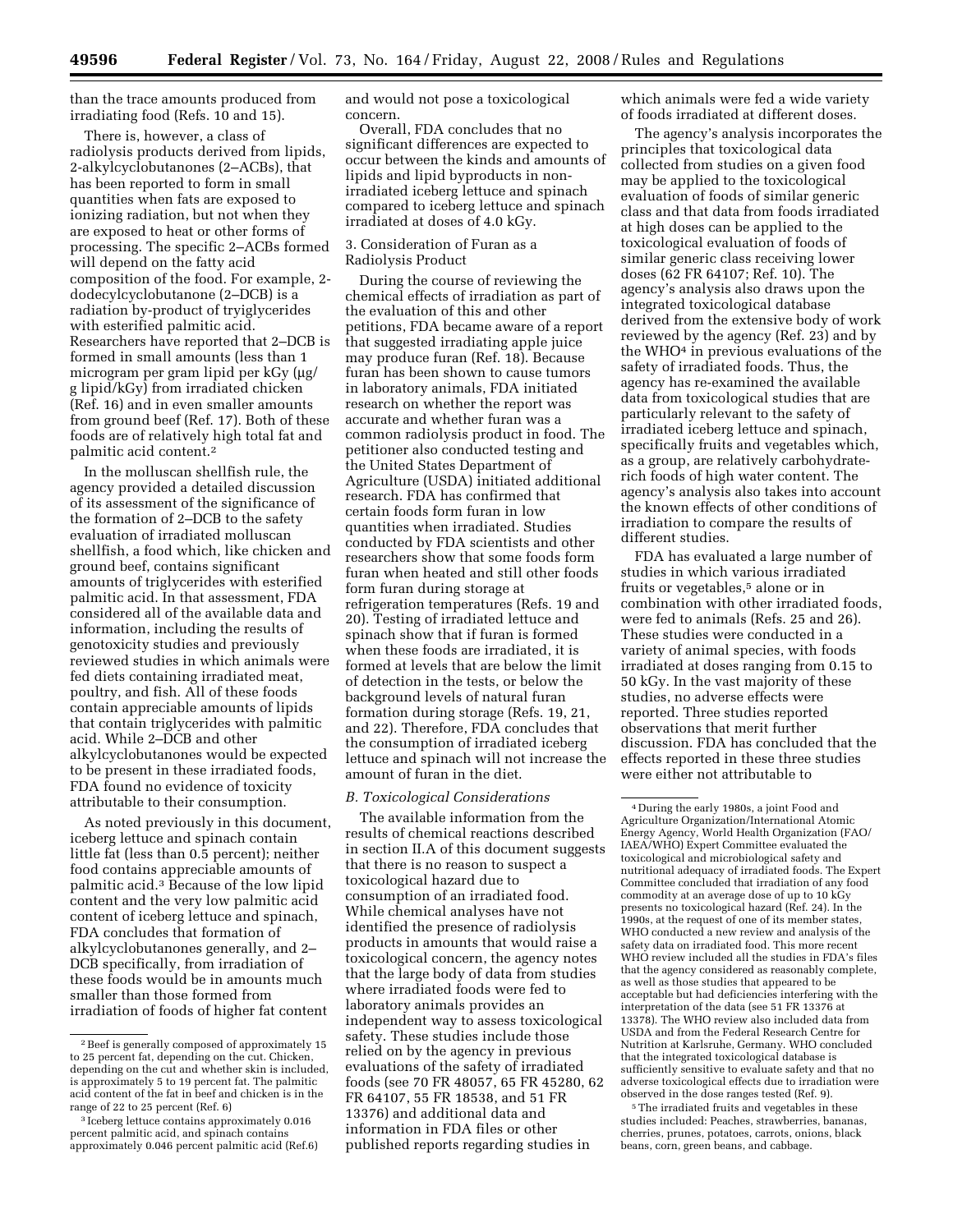irradiation or were otherwise not of toxicological significance.

In the first study, dogs fed a diet containing 10 percent onions (dry weight basis, irradiated at 0.25 kGy) for 90 days were reported to develop anemia, as did control dogs fed nonirradiated onions (Ref. 27). Other effects such as increased spleen weights, myeloid metaplasia, and reticuloendothelial hyperplasia were reported but, again, in both control and treated dogs. FDA has concluded that the effects cannot be attributed to irradiation because similar effects were reported in both dogs fed irradiated onions and dogs fed non-irradiated onions (Ref. 25).

The second study was a multigeneration reproduction study in which rats were fed a diet containing 35 percent oranges (dry weight basis) (Ref. 28). Animals in the control group were fed non-irradiated oranges; animals in the treated groups were fed oranges irradiated at 1.40 or 2.79 kGy. The authors reported decreased reproductive performance in the second breeding, as measured by several parameters,<sup>6</sup> for rats fed irradiated oranges as well as those fed the control diet. Because the effects were observed in both animals fed irradiated food and animals fed nonirradiated food, FDA has concluded that they cannot be attributed to irradiation (Refs. 25 and 26). The authors also reported a small, but statistically significant difference in one additional parameter of reproductive performance in treated animals, body weight of pups at weaning. The pups made up for the weight depression after weaning. FDA has concluded that this reported effect is not of toxicological significance for the following two reasons: (1) It was a very small difference in the overall poor reproductive performance of all animals in the second breeding, and (2) the pups from the treated groups made up for the slight weight depression after weaning. In another segment of this study, the authors reported a small, but statistically significant reduction in body weight gain for third generation animals in the treated groups (but not the parent or second generation animals). FDA has concluded that this effect is not of toxicological significance for the following two reasons: (1) There was no apparent dose response,<sup>7</sup> and (2) the differences in body weights were

within the normal range of variation for feeding studies (Ref. 26).

In a third study (Ref. 29), weanling rats fed a mixture of cabbage irradiated at 6 kGy and chicken stew irradiated at 56 kGy for 19 days were reported to have reduced levels of alkaline phosphatase in duodenal tissue. In its evaluation of the safety of irradiated meat, FDA reviewed this study in detail and concluded that the effect observed was not of toxicological significance (62 FR 64107 at 64113).

In summary, FDA has reviewed a large body of data relevant to the assessment of potential toxicity of irradiated fruits and vegetables. While all of the studies are not of equal quality or rigor, the agency has concluded that the quantity and breadth of testing and the number and significance of endpoints assessed would have identified any real or meaningful risk. The overwhelming majority of studies showed no evidence of toxicity. On those few occasions when adverse effects were reported, FDA finds that those effects cannot be attributed to irradiation. Based on the totality of the evidence, FDA concludes that irradiation of iceberg lettuce and spinach under the conditions proposed in this petition does not present a toxicological hazard.

## *C. Nutritional Considerations*

It is well known that the nutritive values of the macronutrients in the diet (protein, fats, and carbohydrates) are not significantly altered by irradiation at the petitioned doses (Refs. 30, 31, and 32). Minerals (e.g., calcium and iron) are also unaffected by irradiation. Levels of certain vitamins, on the other hand, may be reduced as a result of irradiation. The extent to which this reduction occurs depends on the specific vitamin, the type of food, and the conditions of irradiation. Not all vitamin loss is nutritionally significant, however, and the extent to which a reduction in a specific vitamin level is significant depends on the relative contribution of the food in question to the total dietary intake of the vitamin.

Nutrition-related information relevant to fruits and vegetables submitted in the petition included analyses of consumption data for these broad categories and of vitamin levels in specific irradiated foods from these categories. The petitioner's overall analysis focused on the the following vitamins the petitioner identified as being present in relatively high levels in fruits and vegetables generally: Thiamine; folate; and vitamins C, E, and A (the latter as provitamin carotenoids). Most of the studies with irradiated fruits or vegetables submitted in the petition focused on the levels of vitamin C or provitamin A carotenoids (sometimes also referred to as carotenes), because fruits and vegetables, as a combined category, are good sources of these micronutrients. Some studies of the effects of irradiation on the levels of vitamin E and on folate were also submitted.

FDA has carefully reviewed the data and information submitted in the petition, as well as other data and information in its files, to determine whether irradiation of iceberg lettuce and spinach would have an adverse effect on the nutritional quality of the diet. FDA's evaluation focused on the effects of irradiation on those nutrients for which at least one of these foods may be identified as an ''excellent source''8 and for which they contribute more than a trivial amount to the total dietary intake (i.e., greater than 1 to 2 percent)9: Vitamin A (from betacarotene, a provitamin A carotenoid), vitamin K, and folate. FDA's evaluation has also considered the relative radiation sensitivities of these vitamins.

Many fruits and vegetables are good sources of vitamin A (including provitamin A carotenoids). Spinach is considered an excellent source of vitamin A based on its relatively high content of the provitamin A carotenoid beta-carotene. Nevertheless, it contributes no more than 3.5 percent to the total U.S. dietary intake of vitamin A10 (Refs. 33, 34 and 35).

Although vitamin A has been identified as one of the most radiationsensitive of the fat-soluble vitamins, carotenoids in plant products demonstrate fairly high resistance to the effects of irradiation. One study of carrots irradiated at 2 kGy reported that carotenoids were stable to irradiation

9Although spinach contains relatively high amounts of vitamin C, its contribution to the total dietary intake of this vitamin is negligible. The combined group of spinach and ''greens'' (e.g., kale, chard, chives) contributes less than 2 percent to the total dietary intake of vitamin C; the contribution of iceberg lettuce is essentially zero (Ref. 33).

10The primary food sources of vitamin A (including provitamin A carotenoids) in the U.S. diet are carrots, organ meats, dairy products, eggs, and ready-to-eat cereals. Together, these food sources contribute approximately 60 percent of the total dietary intake of vitamin A (expressed in retinol equivalents).

<sup>6</sup> Incidence of female sterility (percent), established fertility of males (percent), incidence of still births per litter, and pups born alive reaching weaning age (percent).

<sup>7</sup>The effect was more pronounced in rats fed oranges irradiated at the lower of the two test doses, the opposite of what one would expect if the effect were related to irradiation.

<sup>8</sup> In accordance with 21 CFR 101.54(b), foods containing ≥ 20 percent of the Reference Daily Intake (RDI) or Daily Reference Value (DRV) per reference amount customarily consumed (RACC), the amount of food customarily consumed per eating occasion such as in one meal or snack) may be labeled as ''excellent source of'', ''high in'' or "rich in" a given nutrient. By this criterion, spinach is an excellent source of vitamins A, C, K, and folate. Iceberg lettuce is an excellent source of vitamin K only.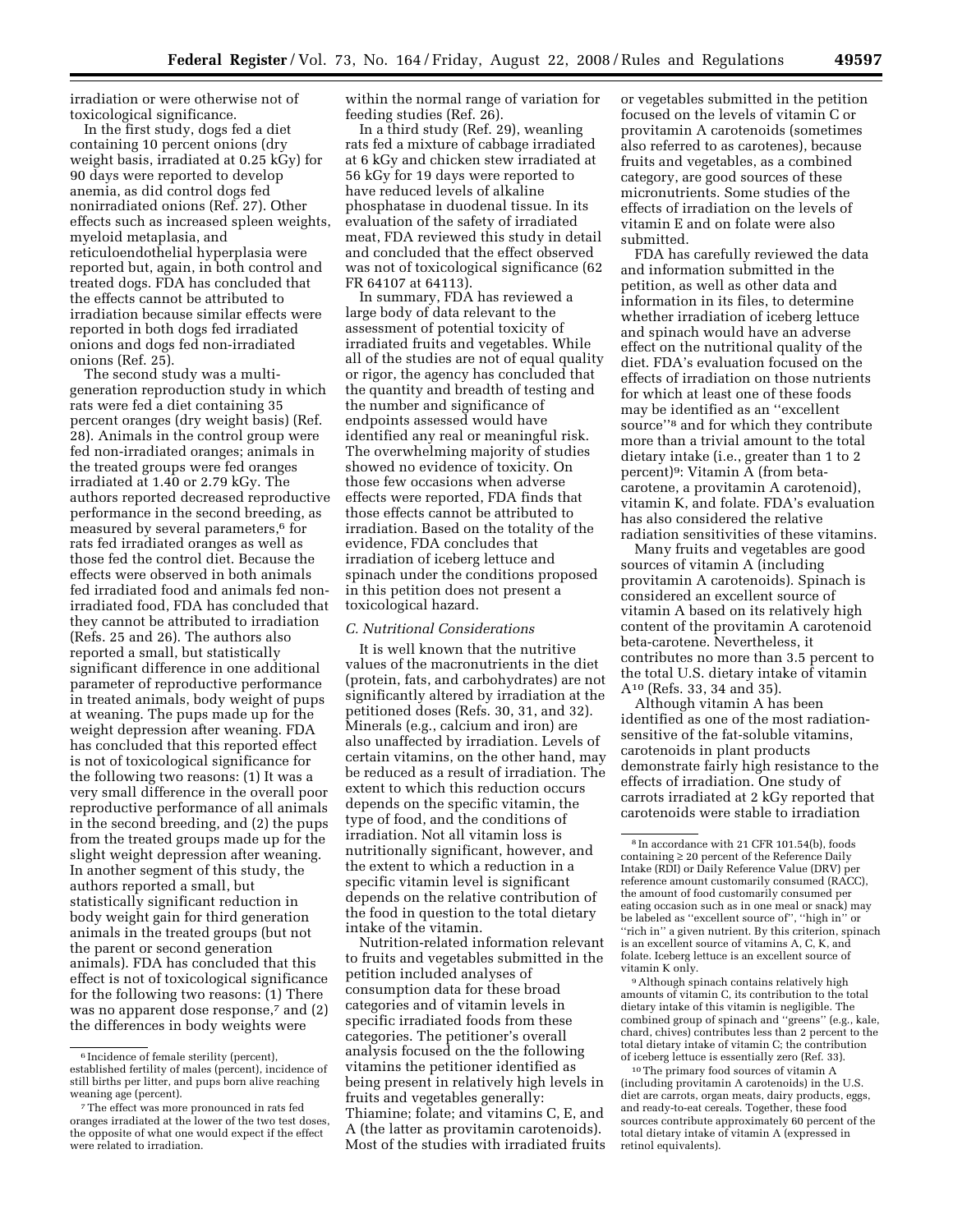and that total carotenoid content of irradiated carrots did not differ from controls through 16 days of storage (Ref. 36). In another study, carotenoid losses in mangoes and papayas irradiated at doses up to 2 kGy were reported to be negligible (0 to 15 percent) while considerable losses resulted from freezing or canning with various additives (Ref. 37). In other studies, minor carotenoid losses in broccoli irradiated at doses of 2 and 3 kGy were observed relative to controls on the day of treatment only, while no marked effects on total carotenoid content of irradiated samples were observed at days 4, 9, and 14 of storage (Ref. 38), and irradiation at doses up to 1 kGy did not affect the total carotenoid content of spinach stored under refrigeration for 15 days (Ref. 39). In several studies, other processing or storage parameters were reported to affect the proportions of individual carotenoids more strongly than irradiation treatment (Ref. 31). FDA concludes that the small losses of vitamin A that might result from the proposed irradiation of iceberg lettuce or spinach will have little impact on the total dietary intake of this vitamin.

Spinach and iceberg lettuce contribute approximately 12 percent and 8 percent, respectively, to the dietary intake of vitamin K (Ref. 40). Vitamin K is widely distributed in other plant and animal foods, however, and deficiencies of vitamin K in humans are extremely rare<sup>11</sup> (Ref. 33).

Vitamin K has also been identified as one of the least radiation sensitive of the fat-soluble vitamins (Ref. 41). In one study, which examined the effects of irradiation, freezing, and canning on vitamin K activity in spinach, along with other vegetables, there was no appreciable radiation-induced loss in Vitamin K activity at doses as high as 28 or 56 kGy, doses much higher than the maximum dose requested in this petition (Ref. 42). FDA concludes that irradiation of iceberg lettuce and spinach up to a maximum dose of 4.0 kGy will have no impact on the total dietary intake of vitamin K (Ref. 33).

Spinach is an excellent source of folate.12 Nevertheless, in the context of the total diet, spinach contributes only a little more than 2 percent of the total dietary intake of folate (Refs. 33 and

34).13 Studies that examined radiationinduced losses of folic acid in dehydrated asparagus irradiated to 5 kGy or dehydrated spinach irradiated at 10 kGy found no loss of folate as measured by compositional analysis or in a bioavailability assay in rats (Ref. 43). Another recent study that examined the effects of irradiation of fresh vegetables at 2.5 kGy, reported folate losses of approximately 10 percent in fresh spinach, green cabbage, and Brussels sprouts (Ref. 44). The folate losses observed in this study are comparable to or less than the folate losses that have been reported for vegetables following various heat treatments (Refs. 45 and 46). FDA concludes that radiation-induced loss of folate in iceberg lettuce or spinach will have no significant impact on the dietary intake.

In summary, based on the available data and information, FDA concludes that amending the regulations, as set forth below, to allow for the use of ionizing radiation to treat iceberg lettuce and spinach up to a maximum dose of 4 kGy will not have an adverse impact on the nutritional adequacy of the overall diet.

## *D. Microbiological Considerations*

Leafy green vegetables such as iceberg lettuce or spinach can serve as an ideal habitat for the growth of various microorganisms. Among the common, naturally-occurring microflora of vegetables, *Pseudomonas*, *Enterobacter*, and *Erwinia* species predominate. Various molds and yeasts may also be found on leafy green vegetables. Pathogens, which may also be present in the agricultural environment, can contaminate fresh produce that is grown, harvested, and in some cases undergoes preliminary processing (e.g., cutting or trimming) in that environment. Iceberg lettuce and spinach are often consumed raw and after only minimal preparation (e.g., rinsing) and, therefore, lack the final microbial elimination step provided for other foods by cooking.

Contamination of fresh produce with several specific pathogens continues to be a public health problem. Infections from *Salmonella enterica* serovars and *Escherichia coli* O157:H7, for example, have not decreased since 1996. Most of the recent serious outbreaks of illness attributed to consuming lettuce or spinach have resulted from contamination by *E. coli* O157:H7. Three notable outbreaks involving this

microorganism occurred in 2006; one of these was associated with bagged fresh spinach, the other two with lettuce used in fast food restaurants. Contamination of leafy greens with *Listeria monocytogenes* or *Salmonella* serovars also continues to be a public health problem. Even though other pathogens may be present, the three microorganisms named here are those that have been most commonly associated with recent outbreaks from the consumption of raw spinach or lettuce (Ref. 47).

Data and information relevant to microbiological considerations presented in the petition included published studies of radiation-induced reductions in levels of different microorganisms in a variety of fruits and vegetables under different conditions of irradiation. Some of these studies also investigated the use of irradiation in combination with other antimicrobial treatments. FDA has evaluated the information in the petition, along with other data and information in its files and in the published literature in assessing the microbiological issues presented by the petitioner.

There is a large body of work regarding the radiation sensitivities of non-pathogenic food spoilage microorganisms and pathogenic foodborne microorganisms. Generally, the common spoilage organisms such as *Pseudomonas* and the important pathogens in or on leafy greens are quite sensitive to the effects of ionizing radiation. Information in the petition and other information in FDA files shows that *E. coli* O157:H7 is highly sensitive to ionizing radiation, with published  $D_{10}$  values<sup>14</sup> ranging from 0.12 to 0.32 kGy, depending on the specific food matrix, physical state of the food, temperature, and other factors. Control of contaminating *Salmonella*  serovars or *Listeria* spp. generally requires higher doses than for *E. coli*  O157:H7. This is shown by the higher  $D_{10}$  values which are in the range of 0.16 to 0.65 kGy, again, depending on the specific food, physical state, temperature, and other factors (Refs. 48 to 51).

Several recent studies have focused on the effects of ionizing radiation on pathogen levels in lettuce and spinach, specifically. In a series of studies by one group of researchers, the average  $D_{10}$ values for *E coli* O157:H7 and *L. monocytogenes* were reported to be 0.1 kGy and 0.2 kGy, respectively and the D10 value for Salmonella reported to be ca. 0.25–0.3, depending on the lettuce

<sup>11</sup>Other green vegetables such as broccoli, collards, salad greens, and kale contain substantial amounts of vitamin K. Other foods that also contribute to vitamin K intake include: Vegetable oils, grains, liver, cheese, and eggs.

<sup>12</sup>One RACC of raw spinach (85 grams (g) can contain 41 percent of the RDA for folate. One RACC of iceberg lettuce, however, contains only about 6 percent of the RDA for folate; iceberg lettuce is not considered a good source of this vitamin. (Ref. 6)

<sup>13</sup>Enriched and fortified foods (e.g., cereal grains and grain-based products) make the greatest contribution to folate in the diet.

 $^{14}\mathrm{D}_{10}$  is the absorbed dose of radiation required to reduce a bacterial population by 90 percent.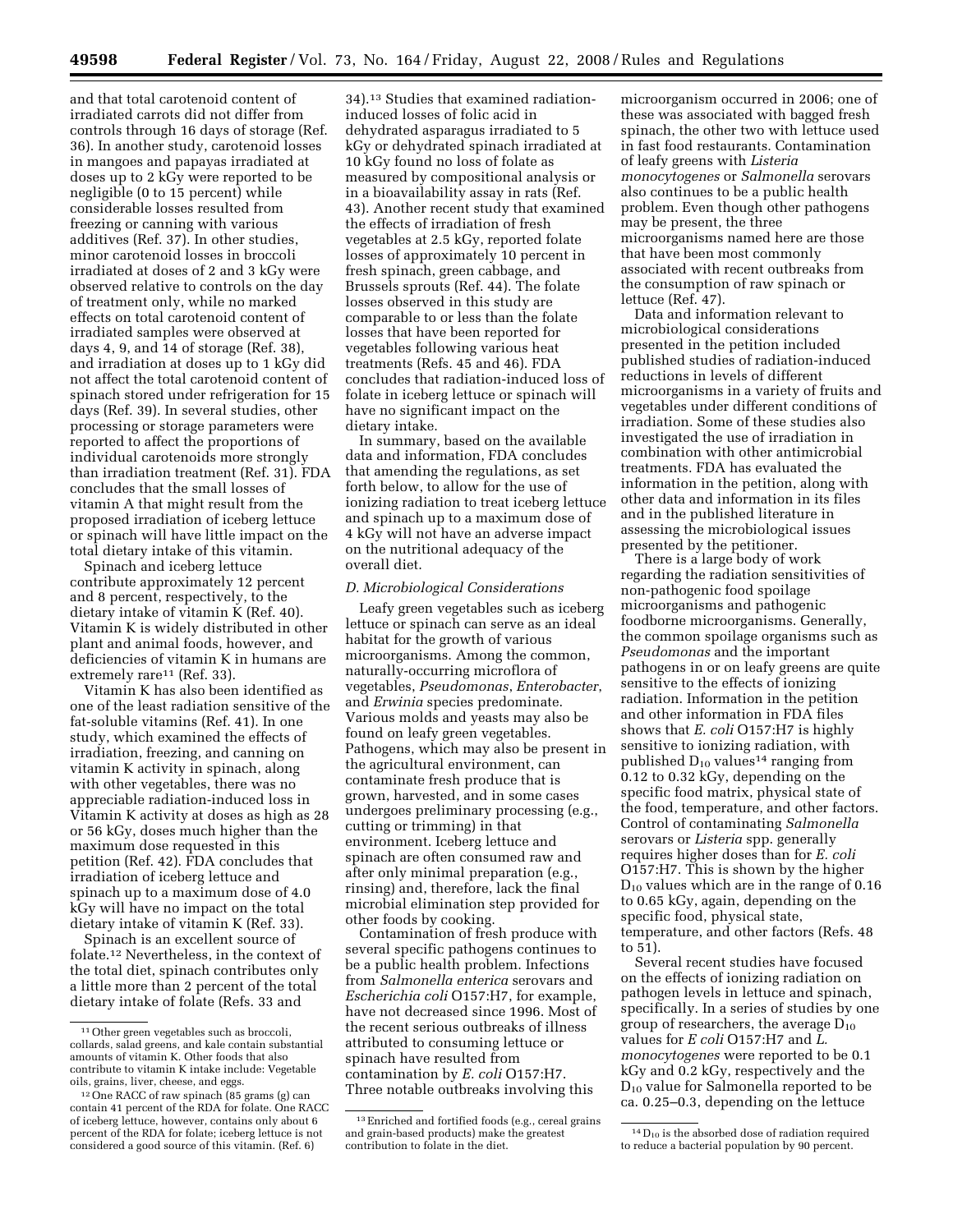type (Refs. 52 and 53). In another study, treatment with ionizing radiation at a dose of 1.5 kGy produced a 4- $log_{10}$ reduction in colony-forming units (CFU) on romaine lettuce and a  $3$ -log<sub>10</sub> reduction in CFU on baby spinach leaves (Ref. 54). Another recent study examined the effects of irradiation on bagged, ready-to-eat spinach leaves inoculated with E. coli O157:H7 and found that, for single leaves, doses as low as  $0.9$  kGy resulted in a 5- to 6-log<sub>10</sub> reduction in the levels of this pathogen, while a dose of 1.2 kGy resulted in its reduction below the limits of detection of the test (Ref. 39). Collectively, these studies, together with earlier work, establish that levels of *E. coli* O157:H7, *L. monocytogenes*, and *Salmonella*  serovars in or on iceberg lettuce or spinach will be reduced by irradiation at dose levels of 0.1 to 1.5 kGy, with the largest reductions occurring at the higher dose levels.

Still other studies have examined the effects of irradiation on extension of shelf life and sensory attributes of various types of vegetables, including iceberg lettuce and spinach. In one study, the authors reported a reduction in total aerobic bacterial counts of over  $2-\log_{10}$  CFU per gram (CFU/g) in freshcut lettuce irradiated at 1.0 kGy and over  $3$ -log<sub>10</sub> CFU/g reductions at  $1.5$  kGy (Ref. 55). In a separate study, the same researchers found similar results on total aerobic bacterial counts and significant reductions in coliform counts on fresh-cut lettuce when irradiated with similar doses. In this particular study, the authors also followed numbers of viable bacteria for 9 days storage, noting that for irradiated samples, relative microbial reductions persisted while total numbers of bacteria increased by about 2-log<sub>10</sub>. Over the same storage period, coliforms remained below the level of detection in irradiated samples (Ref. 56). Recent studies by other researchers have examined the effects of irradiation on levels of pathogens and sensory attributes of fresh-cut iceberg lettuce, including studies in modified atmosphere packaging. One of these studies demonstrated deterioration in several sensory attributes (e.g., firmness, color) when iceberg lettuce is irradiated at levels of 3 or 4 kGy (Ref. 57). Additional related studies on iceberg lettuce and other vegetables by the same group of researchers indicate irradiation above 1.5 or 2 kGy (depending on the specific vegetable) can negatively affect sensory properties (Refs. 58 and 59). Taken together, the studies described above indicate that irradiation in the expected practical dose range will

reduce, but not entirely eliminate, spoilage microorganisms.

In evaluating the subject petition, FDA has carefully considered whether irradiation of iceberg lettuce and spinach under the conditions proposed in the petition could result in significantly altered microbial growth patterns such that these foods would present a greater microbiological hazard than comparable food that had not been irradiated. In considering this question, FDA has focused on whether the proposed irradiation conditions would increase the probability of significantly increased growth of, and subsequent toxin production by, *Clostridium botulinum* because this organism is relatively resistant to radiation as compared to non-spore-forming bacteria. FDA has concluded that the possibility of increased microbiological risk from *C. botulinum* is extremely remote because: (1) The conditions of refrigerated storage necessary to maintain the quality of iceberg lettuce or spinach are not amenable to the outgrowth and production of toxin by *C. botulinum* and, (2) sufficient numbers of spoilage organisms will survive such that spoilage will occur before outgrowth and toxin production by *C. botulinum* (Refs. 48 and 60).

Based on the available data and information, FDA concludes that irradiation of iceberg lettuce and spinach conducted in accordance with good manufacturing practices will reduce or eliminate bacterial populations with no increased microbial risk from pathogens that may survive the irradiation process.

#### **III. Comments**

FDA has received numerous comments, primarily form letters, from individuals that state their opinions regarding the potential dangers and unacceptability of irradiating food. FDA has also received several comments from individuals or organizations that state their opinions regarding the potential benefits of irradiating food and urging FDA to approve the petition. None of these letters contain any substantive information that can be used in a safety evaluation of irradiated iceberg lettuce and spinach.

Additionally, FDA received several comments from Public Citizen (PC) and the Center for Food Safety (CFS) requesting the denial of this and other food irradiation petitions. Overall, the comments were of a general nature and not necessarily specific to the requests in the individual petitions. Many of these comments from PC and CFS were also submitted to the docket for the agency rulemaking on irradiation of

molluscan shellfish (Docket No. 1999F– 4372, FAP 9M4682). The topics raised in these comments included the following: Studies reviewed in the 1999 FAO/IAEA/WHO report on high-dose irradiation; a review article that analyzed studies of irradiated foods performed in the 1950's and 1960's; the findings of a 1971 study in which rats were fed irradiated strawberries; the findings regarding reproductive performance in a 1954 study in which mice were fed a special irradiated diet; issues regarding mutagenicity studies; certain international opinions; issues related to ACBs, including purported promotion of colon cancer; the findings of certain studies conducted by the Indian Institute of Nutrition in the 1970's; general issues regarding toxicity data; FDA's purported failure to meet statutory requirements; data from a 2002 study purportedly showing an irradiation-induced increase in trans fatty acids in ground beef; studies regarding purported elevated hemoglobin levels and their significance; and an affidavit describing the opinions of a scientist regarding the dangers of irradiation and advocating the use of alternative methods for reducing the risk of foodborne disease. For a detailed discussion of the agency's response to the above general comments, the reader is referred to the molluscan shellfish rule (70 FR 48057 at 48062–48071). Because these comments do not raise issues specific to irradiated iceberg lettuce or spinach and because the agency has already responded to these comments in detail, they will not be addressed further here.

FDA also received two letters from PC and CFS that were submitted only to the docket for this rulemaking (Docket No. FDA–1999–F–2405 (formerly Docket No. 1999F–5522), FAP 9M4697). Many of the issues raised in these letters were also raised in comments submitted by PC and CFS to the docket for the agency rulemaking on irradiation of molluscan shellfish. Other issues raised in these letters were specific to the request in FAP 9M4697; these particular comments were not responded to in the molluscan shellfish rule. Below, the agency responds to the specific comments raised in these two letters from PC and CFS that were not addressed in the molluscan shellfish rule.

The agency also received an additional letter from Food and Water Watch (formerly PC) and CFS after the rule for the irradiation of molluscan shellfish published. The comments in this letter are also addressed below.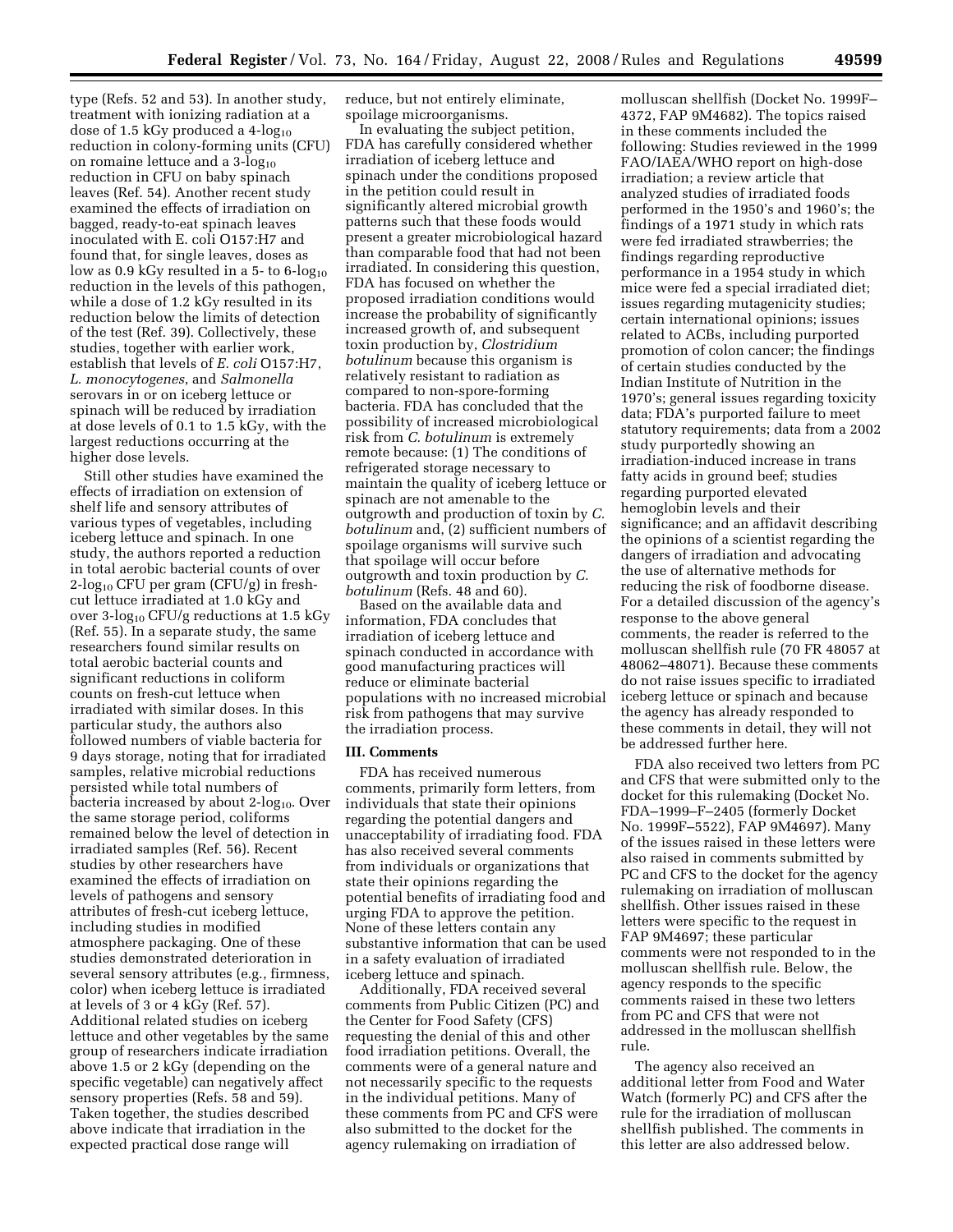# *A. 2-Alkylcyclobutanones*

During the evaluation of this petition and several others requesting various applications of irradiation, the agency received several comments on issues related to 2–ACBs. The agency has previously addressed most of these comments in the molluscan shellfish rule (70 FR 48057 at 48062–48071), and that discussion will not be repeated here. However, after the publication of the molluscan shellfish rule, the agency received an additional comment on 2– ACBs. This comment included a report that contained data on 2–ACBs present in irradiated turkey, hotdogs, and papayas.

As noted in section II. A of this document, 2–ACBs are formed in small quantities when fats are exposed to ionizing radiation. Of the three foods examined in the study submitted with the comment, only papayas are from the same generic class as iceberg lettuce and spinach. (Turkey and hotdogs are foods high in protein and fat that have little in common with leafy greens.) The report presents data indicating that 2– ACB concentrations in papaya flesh are indistinguishable from zero. There is no additional information in the paper other than concentrations of various alkylcyclobutanones in the three foods mentioned.

As previously noted in this document and in the molluscan shellfish rule, FDA has reviewed studies in which animals were fed diets containing irradiated foods of high fat content (meat, poultry, and fish). The agency concluded that no adverse effects were associated with the consumption of these high fat foods. Iceberg lettuce and spinach contain far less fat than meat, poultry, fish or molluscan shellfish. As previously noted in section II.B of this document, FDA has reviewed studies in which animals were fed diets containing irradiated fruits and vegetables. No adverse effects were associated with consumption of these food types. The comment provides no additional information that would alter the agency's conclusion that the consumption of irradiated iceberg lettuce and spinach does not present a health hazard.

# *B. List of Foods Covered by the Petition*

One comment stated that ''FDA has no definitive list of foods that are covered by the petition,'' citing a personal communication of March 19, 2001. The comment goes on to state that ''[a] **Federal Register** filing of May 10, 2001, pertaining to the [abovereferenced] petition establishes that the FDA [sic] no understanding as to which

specific foods are covered by the petition.''

FDA disagrees with this comment. The **Federal Register** document of May 10, 2001, corrected an inadvertent exclusion of certain foods from the scope of the original filing notice. FDA also notes that a listing of each and every food covered by a food additive petition has never been required and is not necessary. The agency frequently evaluates food additive petitions intended to cover broad categories of food types. Further, this partial response authorizing irradiation of iceberg lettuce and spinach up to a maximum dose of 4.0 kGy addresses two specific foods, rendering the issue moot.

## *C. Toxicity Data*

One comment states that the petition should be denied because ''[t]he petitioner submitted no toxicology data on any of the products that are ostensibly covered by the petition.''

FDA acknowledges that the petitioner did not submit new toxicological data specific to the foods in the petition. The petitioner made extensive reference to studies considered in earlier evaluations of the toxicological safety of irradiated foods by FDA, WHO, and others. As noted earlier, FDA has reviewed a large body of data relevant to the assessment of the potential toxicity of irradiated foods, including irradiated fruits and vegetables. There was no reason to submit additional copies of studies that had previously been reviewed by the agency.

One comment states that the petition should be denied ''because the validity of three of the studies referenced by the petitioner was questioned by the FDA's Irradiated Foods Task Group (IFTG) in 1982.'' The comment lists three studies, one of which ''was labeled 'reject' by the IFTG'' and two of which were ''labeled 'accept with reservation' by the IFTG.''

FDA does not disagree that the IFTG had questions regarding these three studies. FDA does not agree, however, that these 1982 findings by the IFTG provide a basis to deny the petition or the partial request that is the subject of this rulemaking. FDA has not relied on studies that were rejected by the IFTG in assessing the safety of irradiated iceberg lettuce and spinach or any other irradiated food. Some studies were accepted with reservation by the agency scientists on the IFTG because they did not meet modern standards in all respects; specifically, they may have used fewer animals, or examined fewer tissues than is common today. Nevertheless, these studies still provide important information that, when evaluated collectively, supports the

conclusion that consumption of iceberg lettuce and spinach irradiated under the conditions proposed in this petition is safe. As noted earlier, FDA has reviewed a large body of data relevant to the assessment of the potential toxicity of irradiated fruits and vegetables, and to an assessment of the potential toxicity of irradiated iceberg lettuce and spinach specifically. The comment provides no basis to challenge FDA's conclusion that iceberg lettuce and spinach irradiated under the conditions set forth in the regulations in this document are safe.

Another comment stated that the petitioner claimed that a fourth study, conducted by Renner et al. (Ref. 61) ''provided [no] evidence of toxicity induced by irradiation.'' The comment took issue with the petitioner's characterization of this study, stating ''[t]he study found, however, 'significant' effects on DNA synthesis and 'significant loss of body weight' among rodents that ate irradiated food compared to that that ate non-irradiated food.''

The Renner et al. study consisted of six in vivo genetic toxicity tests that were carried out in several different animal species with irradiated or nonirradiated cooked chicken, dried dates, and cooked fish. FDA has previously evaluated the results of these tests and does not agree with comment's characterization of the study findings, which appear to be presented out of context.

In the Renner et al. study, the authors concluded that ''[n]one of the tests provided any evidence of genetic toxicity induced by irradiation.'' Further, the authors did not attribute a ''significant loss of body weight'' to consumption of irradiated food, but stated, rather, that ''[t]he nutritional effects of exposing Chinese hamsters for 7 days to a diet consisting entirely of dried dates were evidenced by a significant reduction in food intake and, consequently, a significant loss of body weight.'' The effect was observed in both animals fed non-irradiated dates and animals fed irradiated dates. The authors also reported various effects on DNA synthesis resulting from feeding Chinese hamsters diets consisting entirely of dried dates or cooked chicken, irradiated or not. Thus, the authors concluded that these effects were also not attributable to irradiation. Further, the authors state that ''In only one case in the nine tests described in this report and in two previous papers\* \* \*was an effect seen that could be attributed to an irradiated foodstuff. This was with irradiated fish in the DNA metabolism test.'' The authors concluded that the specific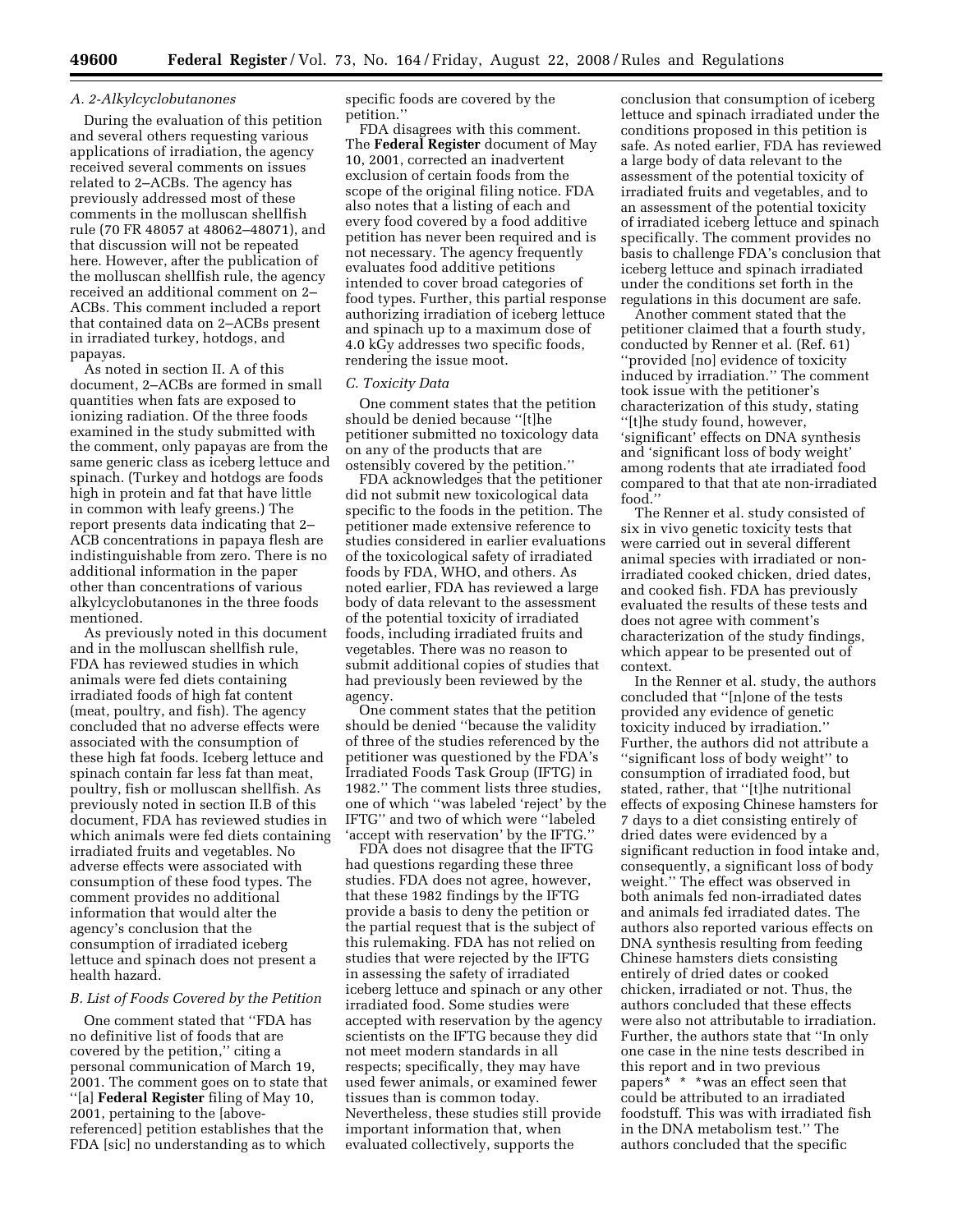effect observed with irradiated fish in the DNA metabolism test was not an indication of genotoxic activity, but rather, that it "\* \* \* \* provided evidence for absence of genotoxic potential in fish so processed.'' The comment provides no basis to conclude that the studies and information reviewed by the agency and discussed previously in this document are not adequate to assess the safety of irradiated iceberg lettuce and spinach.

# *D. Hardy Pathogens*

One comment submitted a copy of a newsletter published by the Food Safety Consortium. The comment stated that ''when irradiation is applied to meat in commercial plants, the pathogens present have evolved to survive the irradiation better, thus the irradiation does not achieve the levels of decontamination that are predicted, and advertised, by the meat irradiation industry based on the lab studies.'' The article in the newsletter states that pathogens in a food processing plant are generally more resistant to stressful conditions than laboratory grown bacteria.

The comment provides no data that can be used in a safety assessment of irradiated food in general or irradiated iceberg lettuce and spinach, specifically. FDA also believes that the comment incorrectly characterizes the science behind the article in the newsletter. Scientists understand that bacteria grown under stressful conditions (e.g., high acidity, elevated temperatures) can manifest resistance to treatments that would be lethal to the same type of bacteria grown under less stressful conditions. Thus, any bacteria grown in nutrient-rich media under optimal conditions in the laboratory may be somewhat less resistant to any given treatment, including irradiation, than the same bacteria grown in nutrientpoor or other harsh conditions in a nonoptimal environment.

FDA also notes that under the regulations set forth in § 179.25, radiation treatment of food must conform to a scheduled process, which is a written procedure to ensure that the radiation dose range selected by the food irradiation processor is adequate under commercial processing conditions (including atmosphere and temperature) for the radiation to achieve its intended effect on a specific product and in a specific facility.15 The

regulations further require that the scheduled process be established by qualified persons having expert knowledge in radiation processing requirements of food and specific for that food and for the facility in which it is to be irradiated.

# *E. Effects on Organoleptic (Sensory) Properties*

One comment argued that the petition should be denied because of ''organoleptic damage'' that raises ''serious concerns about the general wholesomeness of irradiated foods.''

The agency acknowledges that organoleptic changes can occur in irradiated foods. However, this comment provides no information that would establish a link between organoleptic changes in, and the safety of, irradiated foods. Consideration of organoleptic changes, in and of themselves, is beyond the scope of this rulemaking.

# **IV. Conclusions**

Based on the data and studies submitted in the petition and other information in the agency's files, FDA concludes that the proposed use of irradiation to treat iceberg lettuce and spinach with absorbed doses that will not exceed 4.0 kGy is safe, and therefore, the regulations in § 179.26 should be amended as set forth below in this document. In accordance with § 171.1(h) (21 CFR 171.1(h)), the petition and the documents that FDA considered and relied upon in reaching its decision to approve the use of irradiation on iceberg lettuce and spinach in a partial response to the petition will be made available for inspection at the Center for Food Safety and Applied Nutrition by appointment with the information contact person (see **FOR FURTHER INFORMATION CONTACT**). As provided in § 171.1(h), the agency will delete from the documents any materials that are not available for public disclosure before making the documents available for inspection.

This final rule contains no collections of information. Therefore, clearance by the Office of Management and Budget under the Paperwork Reduction Act of 1995 is not required.

#### **V. Environmental Impact**

The agency has carefully considered the potential environmental effects of this action. The agency has determined under 21 CFR 25.32(j) that this action is of a type that does not individually or cumulatively have a significant effect on the human environment. Therefore, neither an environmental assessment

nor an environmental impact statement is required.

## **VI. Objections**

Any person who will be adversely affected by this regulation may file with the Division of Dockets Management (see **ADDRESSES**) written or electronic objections. Each objection shall be separately numbered, and each numbered objection shall specify with particularity the provisions of the regulation to which objection is made and the grounds for the objection. Each numbered objection on which a hearing is requested shall specifically so state. Failure to request a hearing for any particular objection shall constitute a waiver of the right to a hearing on that objection. Each numbered objection for which a hearing is requested shall include a detailed description and analysis of the specific factual information intended to be presented in support of the objection in the event that a hearing is held. Failure to include such a description and analysis for any particular objection shall constitute a waiver of the right to a hearing on the objection. Three copies of all documents are to be submitted and are to be identified with the docket number found in brackets in the heading of this document. Any objections received in response to the regulation may be seen in the Division of Dockets Management between 9 a.m. and 4 p.m., Monday through Friday.

#### **VII. References**

The following sources are referred to in this document. References marked with an asterisk (\*) have been placed on display at the Division of Dockets Management (address above) and may be seen by interested persons between 9 a.m. and 4 p.m., Monday through Friday. References without asterisks are not on display; they are available as published articles and books.

\*1. Diehl, J.F., ''Chemical Effects of Ionizing Radiation,'' pp. 43–88, in *Safety of Irradiated Foods*, 2d Ed., Marcel Dekker, Inc., New York, 1995.

2. Elias, P.S. and A.J. Cohen, *Recent Advances in Food Irradiation*, Elsevier Biomedical, Amsterdam, 1983.

\*3. WHO, ''High-Dose Irradiation: Wholesomeness of Food Irradiated With Doses Above 10kGy,'' World Health Organization Technical Report Series, No. 890, Geneva, pp. 9–37, 1999.

4. Josephson, E.S. and M.S. Peterson, eds., *Preservation of Food by Ionizing Radiation*, vol. II, CRC Press, Boca Raton, FL, 1982.

5. Diehl, J.F., ''Radiolytic Effects in Foods,'' pp. 279–357, in *Preservation of Foods By Ionizing Radiation*, vol. I, E.S. Josephson and M.S. Peterson, eds., CRC Press, Boca Raton, FL,1982.

<sup>15</sup>Food irradiation processors are also subject to FDA's regulation requiring Current Good Manufacturing Practice in Manufacturing, Packing, or Holding Human Food (CGMP) (21 CFR part 110) and other applicable regulations regarding proper food handling and storage conditions.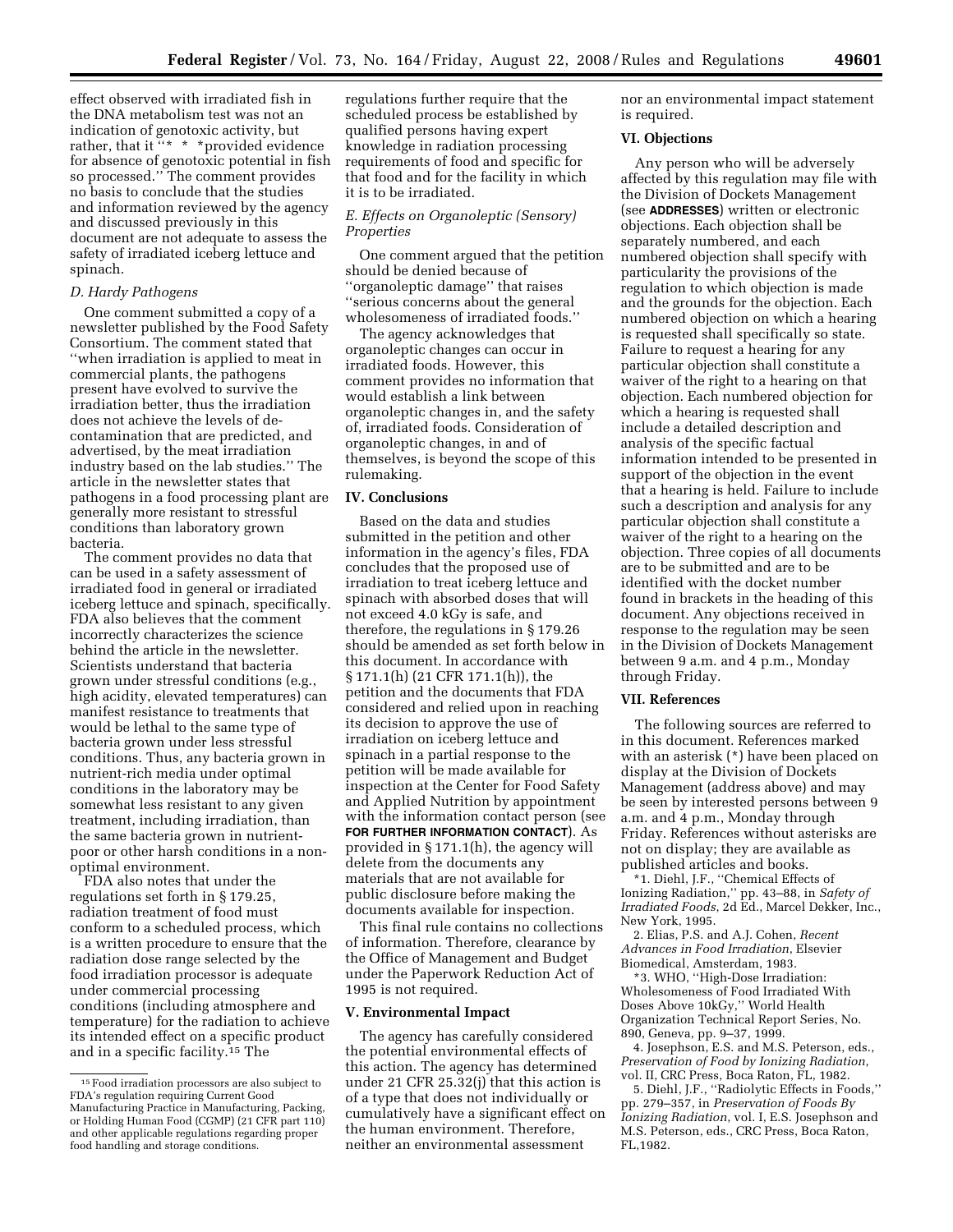6. U.S. Department of Agriculture, Agricultural Research Service, USDA National Nutrient Database for Standard Reference, Release 20, Nutrient Data Laboratory Home Page, *http:// www.ars.usda.gov/nutrientdata*, 2007.

\*7. Adam, S., ''Recent Developments in Radiation Chemistry of Carbohydrates,'' pp. 149–170, in *Recent Advances in Food Irradiation*, P.S. Elias and A.J. Cohen, eds., Elsevier Biomedical, Amsterdam, 1983.

\*8. Raffi, J., J.P. Agnel, C. Thiery, C. Frejaville, L. Saint-Lebe, ''Study of Gamma Irradiated Starches Derived form Different Foodstuffs: A Way for Extrapolating Wholesomeness Data,'' *Journal of Agricultural and Food Chemistry*, 29:1227– 1232, 1981.

9. *Safety and Nutritional Adequacy of Irradiated Food*, World Health Organization, Geneva, 1994.

\*10. Memorandum for FAP 9M4697 from K. Morehouse, FDA, to L. Highbarger, FDA, dated August 10, 2001.

\*11. Raffi, J. and J.P. Agnel, ''Influence of Physical Structure of Irradiated Starches on their ESR Spectra Kinetics,'' *Journal of Physical Chemistry*, 87:2369–2373, 1983.

\*12. Thiery, J.M., J.P. Theiry, P. Angel, P. Vincent, C. Battesti, J. Raffi, and J.C. Evans, ''Electron Spin Resonance Study of Spin-Trapped Radicals from Gamma Irradiation of Glucose Oligomers,'' *Magnetic Resonance In Chemistry*, 28:594–600, 1990.

\*13. Merritt, C. and I.A. Taub, ''Commonality and Predictability of Radiolytic Products in Irradiated Meats,'' pp. 27–58, in *Recent Advances in Food Irradiation*, P.S. Elias and A.J. Cohen, eds., Elsevier Biomedical, Amsterdam, 1983.

\*14. Nawar, W.W., ''Volatiles from Food Irradiation,'' *Food Reviews International*, 2:45–78, 1986.

\*15. Nawar, W.W., ''Comparison of Chemical Consequences of Heat and Irradiation Treatment of Lipids,'' pp. 115– 127, in *Recent Advances in Food Irradiation*, P. S. Elias and A. J. Cohen, eds., Elsevier Biomedical, Amsterdam, 1983.

\*16. Crone, A.V.J., J.T.G. Hamilton, and M.H. Stevenson, ''Effect of Storage and Cooking on the Dose Response of 2- Dodecylcyclobutanone, a Potential Marker for Irradiated Chicken,'' *Journal of the Science of Food and Agriculture*, 58:249–252, 1992.

\*17. Gadgil, P., K.A. Hachmeister, J.S. Smith, and D.H. Kropf, ''2- Alkylcyclobutanones as Irradiation Dose Indicators in Irradiated Ground Beef Patties,'' *Journal of Agriculture and Food Chemistry*, 50:5746–5750, 2002.

\*18. Seibersdorf Project Report, International Programme on Irradiation of Fruit and Fruit Juices, Chemistry and Isotopes Department, National Centre for Nuclear Energy, Madrid, Spain, vol.8, 1966.

\*19. Memorandum for FAP 9M4697 from K. Morehouse, FDA, to L. Highbarger, FDA, dated February 20, 2008.

\*20. Locas, C., and V.A. Yaylayan, ''Origin and Mechanistic Pathways of Formation of the Parent Furan-a Toxicant,'' *Journal of Agricultural and Food Chemistry*, 52:6830– 6836, 2005.

\*21. Fan, X., and K.J.B. Sokorai, ''Effect of Ionizing Radiation on Furan Formation in

Fresh-Cut Fruits and Vegetables,'' *Journal of Food Science*. 73(2): C79–C83, 2008. \*22. Letter from petitioner for 9M4697 dated 7/23/2007.

\*23. Memorandum to the file for FAP 4M4428, from D. Hattan, FDA, dated November 20, 1997.

24. WHO, ''Wholesomeness of Irradiated Food: Report of a Joint FAO/IAEA/WHO Expert Committee,'' World Health Organization Technical Report Series, No. 659, World Health Organization, Geneva, 1981.

\*25. Memorandum for 9M4697 from I. Chen, FDA, to L. Highbarger, FDA, dated December 21, 2001.

\*26. Memorandum to the file for 9M4697 from I. Chen, FDA, and P. Hansen, FDA, dated June 20, 2008.

\*27. Gabriel, K.L., and R.S. Edmonds, ''To Study the Effects of Radurized Onions When Fed to Beagle Dogs,'' *Food Irradiation Information*, Food and Agriculture Organization/International Atomic Energy Agency, 6 (Suppl.)118, 1976.

\*28. Phillips, A. W., et al., ''Long-Term Rat Feeding Studies: Irradiated Oranges,'' Final Contract Report, Army Contract Report No. DA–49–007–MD–783, 1961.

\*29. Phillips, A.W., et al., ''Long-term Rat Feeding Studies: Irradiated Chicken Stew and Cabbage,'' Final Contract Report, Army Contract Report No. DA–49–007–MD–783, 1961.

\*30. Underdal, B., J. Nordal, G. Lunde, and B. Eggum, ''The Effect of Ionizing Radiation on the Nutritional Value of Fish (Cod) Protein,'' *Lebensmittel-Wissenschaft Technologie*, 6:90–93, 1973.

\*31. Diehl, J.F., ''Nutritional Adequacy of Irradiated Foods,'' pp. 241–282, in *Safety of Irradiated Foods*, Marcel Dekker, New York, 1995.

\*32. Josephson, E.S. and M. H. Thomas, ''Nutritional Aspects of Food Irradiation: An Overview,'' *Journal of Food Processing and Preservation*, 2:299–313, 1978.

\*33. Memorandum for 9M4697 from A. Edwards, FDA, to L. Highbarger, FDA, dated July 16, 2008.

\*34. Cotton, P.A., A.F. Subar, J.E. Friday, and A. Cook, ''Dietary Sources of Nutrients Among US Adults,'' *Journal of the American Dietetic Association*, 104: 921–930, 2004.

35. Institute of Medicine; *Dietary Reference Intakes for vitamin A, vitamin K, arsenic, boron, chromium, copper, iodine, iron, manganese, molybdenum, nickel, silicon, vanadium, and zinc;* National Academies Press, Washington, DC, 2001.

\*36. Hajare, S.N., V.S. Dhokane, R. Shashidhar, S. Saroj, A. Sharma, and J.R. Bandekar, ''Radiation Processing of Minimally Processed Carrot (*Daucus carota*) and Cucumber (*Cucumis sativus*) to Ensure Safety: Effect on Nutritional and Sensory Quality,'' *Journal of Food Science*, 71(3):S198–203, 2006.

\*37. Beyers, M., and A.C. Thomas, ''Gamma-Irradiation of Subtropical Fruits, 4. Changes in Certain Nutrients Present in Mangoes, Papayas, and Litchis During Canning, Freezing, and Gamma-Irradiation,'' *Journal of Agricultural and Food Chemistry*,27(1):48–51, 1979.

38. Gomes, C. D., P. Da Silva, E. Chimbombi, J. Kim, E. Castell-Perez, and R.G. Moreira, ''Electron-Beam Irradiation of Fresh Broccoli Heads (*Brassica oleracea L. italica*),'' *Lebensmittel-Wissenschaft Technologie,* in press, 2008.

\*39. Gomes, C.D., R.G. Moreira, E. Castell-Perez, J. Kim, P. Da Silva., and A. Castillo, ''E-Beam Irradiation of Bagged, Ready-To-Eat Spinach Leaves (*Spinacea oleracea*): an Engineering Approach,'' *Journal of Food Science*, 73(2):E95–102, 2008.

\*40. Booth, S.L., J.A.T. Pennington, and J.A. Sadowski, ''Food Sources and Dietary Intakes of Vitamin K–1 (Phylloquinone) in the American Diet: Data from the FDA Total Diet Study,''*Journal of the American Dietetic Association*, 96:149–154, 1996.

\*41. Knapp, F.W. and A.L. Tappel, ''Comparison of the Radiosensitivities of the Fat-Soluble Vitamins by Gamma Irradiation,'' *Journal of Agricultural and Food Chemistry*, 9:430–433, 1961.

\*42. Richardson, R.L., S. Wilkes, and S.J. Ritchey, ''Comparative Vitamin K Activity of Frozen, Irradiated, and Heat-Processed Food,'' *Journal of Nutrition*, 73: 369–373, 1961.

\*43. Pfeiffer, C., J.F. Diehl, and W. Schwack, ''Effect of Irradiation on Folate Levels and of Bioavailability of Folates in Dehydrated Foodstuffs,'' *Acta Alimentaria*, 23:105–118, 1994.

\*44. Muller H., and J.F. Diehl, ''Effect of Ionizing Radiation on Folates in Food,'' *Lebensmittel-Wissenschaft Technologie*, 29(1–2):187–190, 1996.

\*45. Stea, T.H., M. Johansson, M. Jägerstad, W. Frølich, "Retention of Folates in Cooked, Stored and Reheated Peas, Broccoli and Potatoes for Use in Modern Large-Scale Service Systems,'' *Food Chemistry*, 101(3):1095–1107, 2007.

\*46. Melse-Boonstra, A., P. Verhoef, E.J.M. Konings, M. Van Dusseldorp, A. Matser, P.C.H. Hollman, S. Meyboom, F.J. Kok, C.E. West, ''Influence of Processing on Total, Monoglutamate and Polyglutamate Folate Contents of Leeks, Cauliflower, and Green Beans,'' *Journal of Agricultural and Food Chemistry*, 50:3473–8, 2002.

\*47. Centers for Disease Control, ''Preliminary FoodNet Data on the Incidence of Infection with Pathogens Transmitted Commonly Through Food — 10 States, 2006,'' *Morbidity and Mortality Weekly Report*, 56, 336–339. 2007.

\*48. Memorandum for 9M4697 from R. Merker, FDA, to Lane Highbarger, FDA, dated June 11, 2008

\*49. Niemira, B. A. and X. Fan, ''Low-Dose Irradiation of Fresh and Fresh-Cut Produce: Safety, Sensory, and Shelf Life,'' pp. 169– 184, in *Food Irradiation Research and Technology*, C.H. Sommers, and X. Fan, eds., IFT Press, Chicago, 2006.

\*50. Prakash, A. and D. Foley, ''Improving Safety and Extending Shelf Life\* \* \*" pp. 90–106, in *Irradiation of Food and Packaging — Recent Developments*, American Chemical Society, Washington, DC, 2004.

\*51. Monk, J.D., L.R. Beuchat, and M.P. Doyle, ''Irradiation Inactivation of Food-Borne Microorganisms,'' *Journal of Food Protection*, 58(2):197–208, 1995.

\*52. Niemira, B.A., C.H. Sommers, and X. Fan, ''Suspending Lettuce Type Influences Recoverability and Radiation Sensitivity of